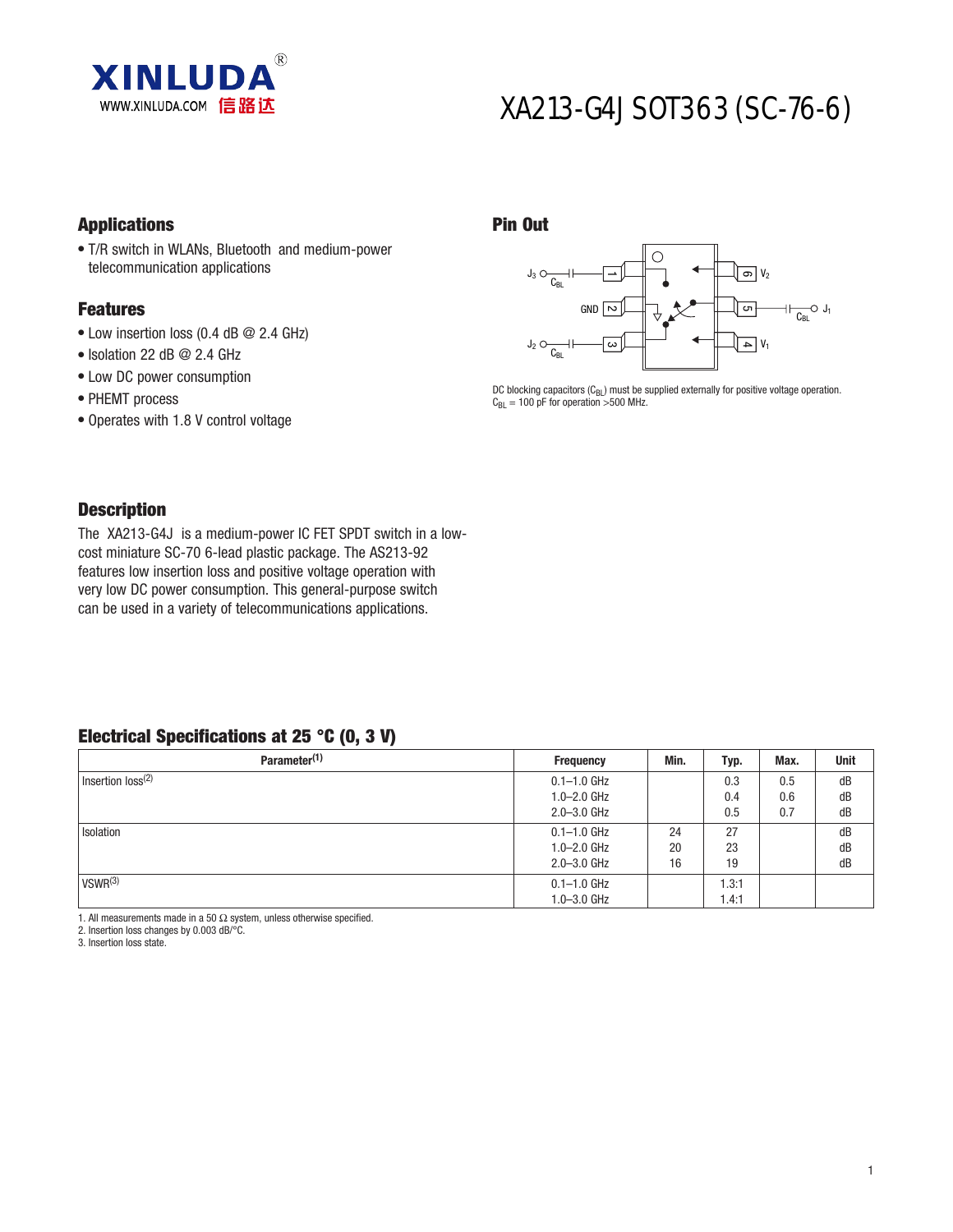# **XA213-G4J SOT363(SC-76-6)**

## Operating Characteristics at 25 °C (0, 3 V)

| <b>Parameter</b>                      | <b>Condition</b>                                                                                            | <b>Frequency</b> | Min. | Typ. | Max. | <b>Unit</b>   |
|---------------------------------------|-------------------------------------------------------------------------------------------------------------|------------------|------|------|------|---------------|
| Switching characteristics             |                                                                                                             |                  |      |      |      |               |
| Rise, fall                            | 10/90% or 90/10% RF                                                                                         |                  |      | 10   |      | ns            |
| On, off                               | 50% CTL to 90/10% RF                                                                                        |                  |      | 20   |      | ns            |
| Video feedthru                        | $T_{\text{RISF}} = 1$ ns, BW = 500 MHz                                                                      |                  |      | 25   |      | mV            |
| Input power for 1 dB compression      | $0/1.8$ V                                                                                                   | $0.5 - 3$ GHz    |      | 20   |      | dBm           |
|                                       | $0/3$ V                                                                                                     | $0.5 - 3$ GHz    |      | 27   |      | dBm           |
| Intermodulation intercept point (IP3) | For two-tone input power 5 dBm                                                                              |                  |      |      |      |               |
|                                       | $0/3$ V                                                                                                     | $0.5 - 3$ GHz    |      | 40   |      | dBm           |
| Thermal resistance                    |                                                                                                             |                  |      | 25   |      | $\degree$ C/W |
| <b>Control voltages</b>               | $V_{LOW} = 0$ to 0.2 V @ 20 µA max.                                                                         |                  |      |      |      |               |
|                                       | $V_{\text{HIGH}} = 1.8 \text{ V} \text{ } \textcircled{2}$ 100 µA max. to 5 V $\textcircled{2}$ 200 µA max. |                  |      |      |      |               |

# Simulated Performance Data (0, 3 V)

**VSWR vs. Frequency** Frequency (GHz)

0 0.5 1.0 1.5 2.0 2.5 3.0



1.0

1.1